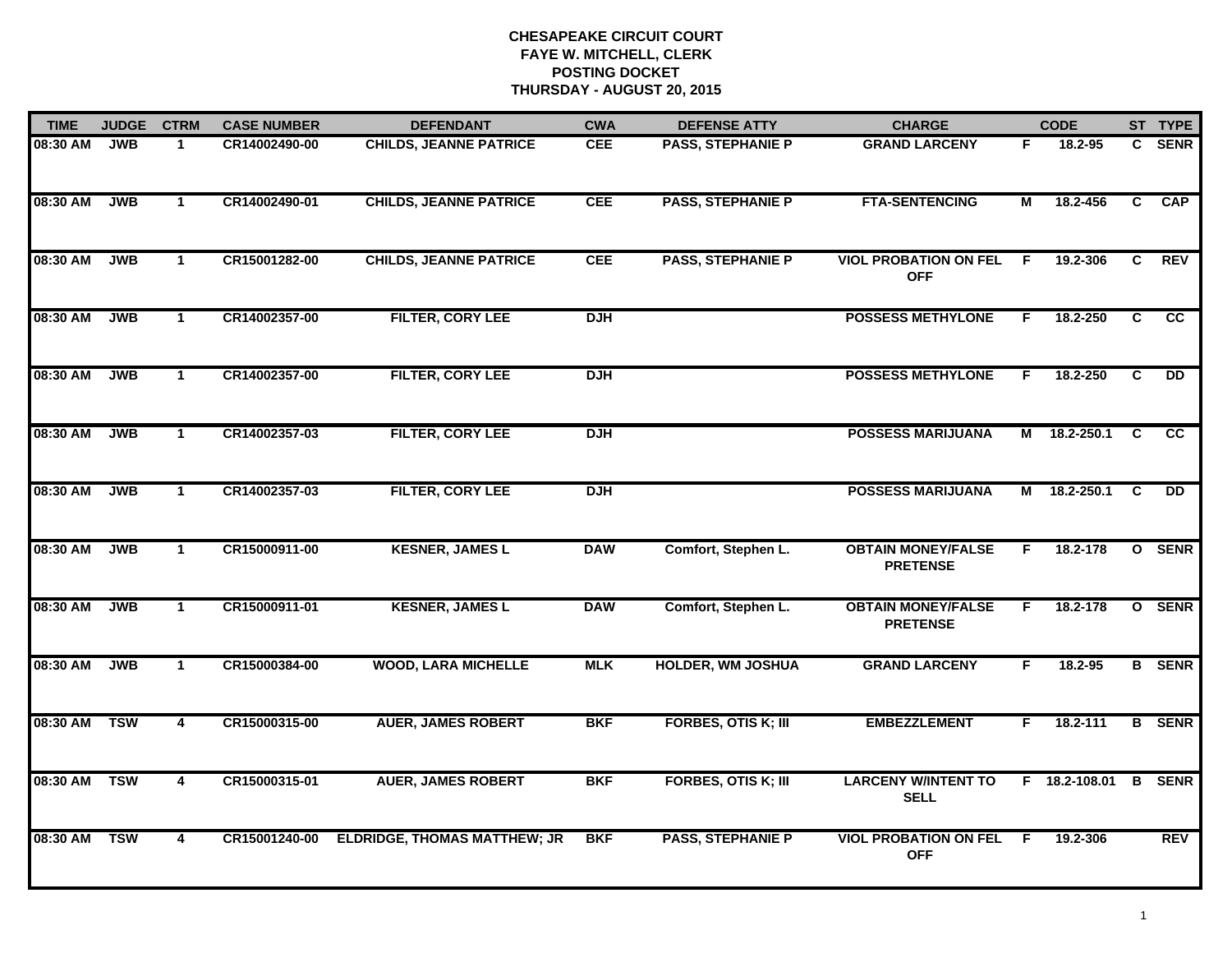| <b>TIME</b>   | <b>JUDGE</b> | <b>CTRM</b>     | <b>CASE NUMBER</b> | <b>DEFENDANT</b>               | <b>CWA</b> | <b>DEFENSE ATTY</b>       | <b>CHARGE</b>                                |     | <b>CODE</b> |                | ST TYPE       |
|---------------|--------------|-----------------|--------------------|--------------------------------|------------|---------------------------|----------------------------------------------|-----|-------------|----------------|---------------|
| 08:30 AM MATA |              | 5               | CR13001204-01      | <b>GILL, SHAWN ARNETTE</b>     | <b>MSI</b> | <b>PASS, STEPHANIE P</b>  | <b>VIOL PROBATION ON FEL</b><br><b>OFF</b>   | F.  | 19.2-306    | C              | <b>REV</b>    |
| 08:30 AM MATA |              | $5\phantom{.0}$ | CR14001431-00      | <b>TAPP, ALYSSA DENISE</b>     | <b>ASA</b> | Jones, David L            | <b>POSSESS COCAINE</b>                       | F.  | 18.2-250    |                | <b>B</b> SENR |
| 08:30 AM      | <b>RDS</b>   | 6               | CR09000066-01      | <b>DAVIS, SAMONE ANTANETTE</b> | <b>AJS</b> | <b>MORRIS, DIALLO K</b>   | <b>VIOL PROBATION ON FEL</b><br><b>OFF</b>   | F.  | 19.2-306    | $\overline{c}$ | <b>REV</b>    |
| 08:30 AM      | <b>RDS</b>   | 6               | CR10003196-04      | <b>DREW, MICHAEL WAYNE</b>     | <b>WHC</b> | <b>JOHNSON, STEPHANIE</b> | <b>VIOL PROBATION ON FEL</b><br><b>OFF</b>   | F.  | 19.2-306    | C              | <b>REV</b>    |
| 08:30 AM      | <b>RDS</b>   | 6               | CR11000258-01      | <b>DREW, MICHAEL WAYNE</b>     | <b>WHC</b> | <b>JOHNSON, STEPHANIE</b> | <b>VIOL PROBATION ON FEL</b><br><b>OFF</b>   | - F | 19.2-306    | C              | <b>REV</b>    |
| 08:30 AM RDS  |              | 6               | CR12001177-03      | <b>PARHAM, ANDRE MAURICE</b>   | <b>WHC</b> | <b>STOKES, MARK B</b>     | <b>VIOL PROBATION ON FEL</b><br><b>OFF</b>   | - F | 19.2-306    | C.             | <b>REV</b>    |
| 08:30 AM      | <b>RDS</b>   | 6               | CR14002368-00      | PERRY-LASSITER, JOSHUA         | <b>AMF</b> | <b>DAVIS, RICHARD</b>     | USE FIREARM IN COMM OF F<br><b>FELONY</b>    |     | 18.2-53.1   | в              | <b>WC</b>     |
| 08:30 AM      | <b>RDS</b>   | 6               | CR14002368-01      | PERRY-LASSITER, JOSHUA         | <b>AMF</b> | <b>DAVIS, RICHARD</b>     | <b>MALICIOUS WOUNDING-</b><br><b>ATTEMPT</b> | F.  | $18.2 - 51$ | B              | <b>WC</b>     |
| 08:30 AM      | <b>RDS</b>   | 6               | CR14002368-02      | PERRY-LASSITER, JOSHUA         | <b>AMF</b> | <b>DAVIS, RICHARD</b>     | <b>MALICIOUS WOUNDING-</b><br><b>ATTEMPT</b> | F.  | 18.2-51     | в              | <b>WC</b>     |
| 08:30 AM      | <b>RDS</b>   | 6               | CR14002645-00      | POPE, ZACHARY CHRISTOPHER      | <b>JAF</b> | Black, Hugh E.; III       | PURCH ALCOHOL, PERSON M<br>$21Y$             |     | 4.1-305     | S              | DD            |
| 08:30 AM      | RDS          | 6               | CR12002761-03      | <b>WOODS, MICHAEL ANTHONY</b>  | <b>WHC</b> | <b>STOKES, MARK B</b>     | <b>VIOL PROBATION ON FEL</b><br><b>OFF</b>   | - F | 19.2-306    | C              | REV           |
| 08:30 AM      | <b>RDS</b>   | 6.              | CR14000062-01      | <b>WOODS, MICHAEL ANTHONY</b>  | <b>WHC</b> | <b>STOKES, MARK B</b>     | <b>VIOL PROBATION ON FEL F</b><br><b>OFF</b> |     | 19.2-306    | C.             | <b>REV</b>    |
| $9:00$ AM     | <b>MATA</b>  | $\overline{5}$  |                    | **Drug Court Program**         |            | ***                       |                                              |     |             |                |               |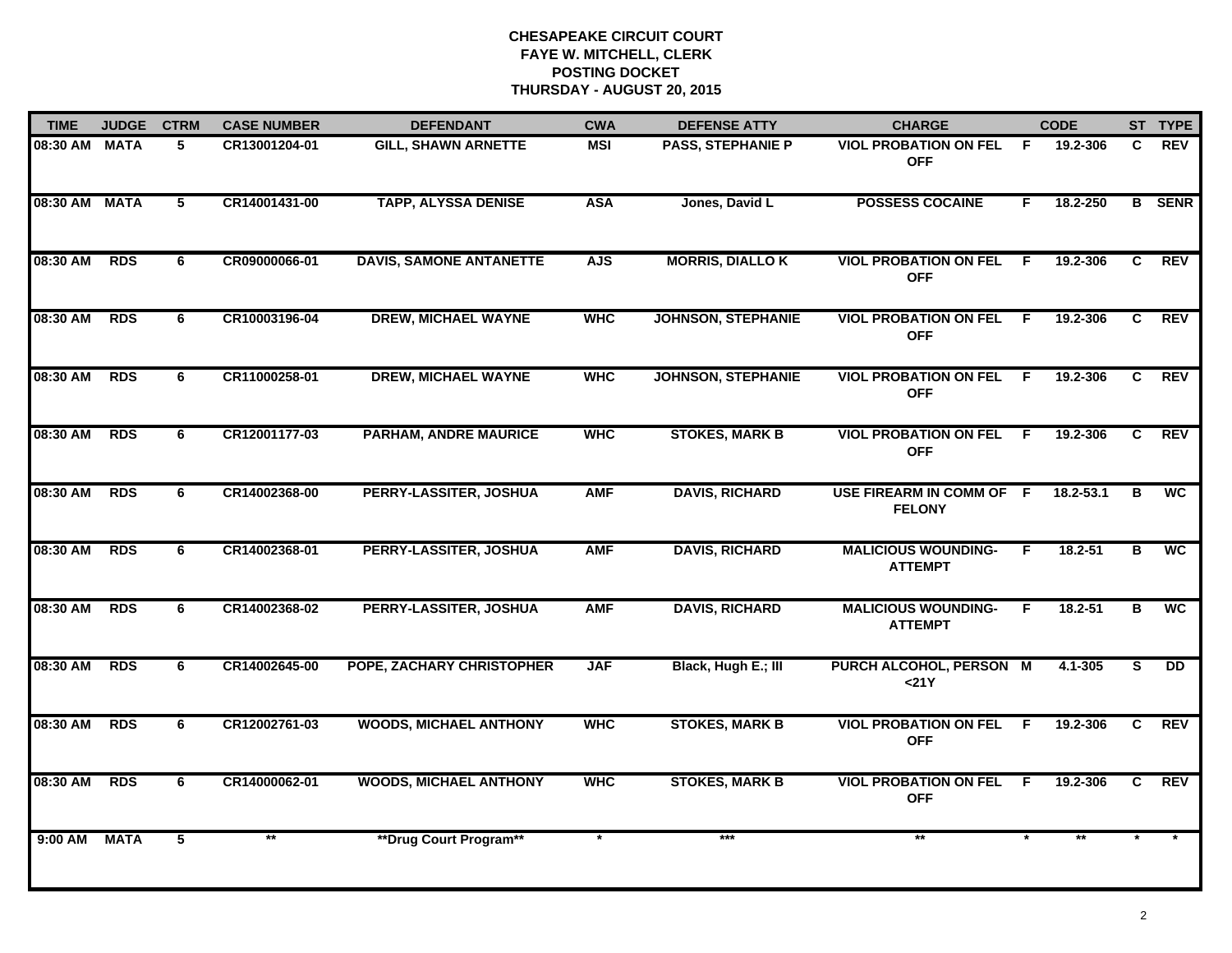| <b>TIME</b>   | <b>JUDGE</b> | <b>CTRM</b>     | <b>CASE NUMBER</b> | <b>DEFENDANT</b>                | <b>CWA</b> | <b>DEFENSE ATTY</b>    | <b>CHARGE</b>                                   |     | <b>CODE</b>       |                         | ST TYPE       |
|---------------|--------------|-----------------|--------------------|---------------------------------|------------|------------------------|-------------------------------------------------|-----|-------------------|-------------------------|---------------|
| 09:30 AM MATA |              | 5               | CR15000321-00      | <b>BOYD, TAUREA C</b>           |            |                        | <b>EXP INSP</b>                                 |     | $I$ A.46.2-1158 O |                         | <b>TBS</b>    |
| 09:30 AM MATA |              | $5\overline{ }$ | CR15000321-01      | <b>BOYD, TAUREA C</b>           |            | <b>MUSSONI, ERIK</b>   | SUSP O/L 3RD                                    |     | M B.46.2-301 O    |                         | <b>TBS</b>    |
| 09:30 AM MATA |              | 5               | CR15000321-02      | <b>BOYD, TAUREA C</b>           |            |                        | <b>FTA - ADATS</b>                              | М   | 18.2-456          |                         | C ADAT        |
| 09:30 AM MATA |              | 5               | CR15000321-03      | <b>BOYD, TAUREA C</b>           |            |                        | <b>FTA-ADATS</b>                                | М   | 18.2-456          |                         | C ADAT        |
| 09:30 AM MATA |              | 5               | CR15000321-04      | <b>BOYD, TAUREA C</b>           |            |                        | <b>CONTEMPT - FTA ADATS</b>                     | М   | 18.2-456          |                         | C ADAT        |
| 09:30 AM MATA |              | $5\overline{ }$ | CR15001412-00      | <b>BUFORD, SHELLIE LATOYA</b>   |            |                        | <b>AID PRISONER ESCAPE</b>                      | M   | 18.2-473          |                         | O ADAT        |
| 09:30 AM MATA |              | 5               | CR15001412-01      | <b>BUFORD, SHELLIE LATOYA</b>   |            |                        | <b>SIMPLE POSSESSION</b>                        |     | M 18.2-250.1      | $\overline{\mathbf{o}}$ | <b>TBS</b>    |
| 09:30 AM MATA |              | 5               | CR11002060-03      | <b>HOWELL, BROOKE LYNN</b>      |            |                        | <b>VIOL PROBATION ON FEL F</b><br><b>OFF</b>    |     | 19.2-306          |                         | C ADAT        |
| 09:30 AM MATA |              | 5               | CR11003128-01      | <b>HOWELL, BROOKE LYNN</b>      |            |                        | <b>VIOL PROBATION ON FEL</b><br><b>OFF</b>      | - F | 19.2-306          |                         | C ADAT        |
| 09:30 AM MATA |              | $5\phantom{.0}$ | CR11000015-03      | <b>LAMB, VINCENT RESHAAD</b>    |            |                        | <b>VIOL PROBATION ON FEL F</b><br><b>OFF</b>    |     | 19.2-306          |                         | C ADAT        |
| 09:30 AM MATA |              | $5\overline{ }$ | CR15000050-00      | <b>WISE, JOHN D</b>             | <b>JAF</b> |                        | <b>DRIVE W/REVOKED LICENSE- F</b><br><b>DWI</b> |     | 46.2-391          |                         | <b>B</b> ADAT |
| 09:30 AM MATA |              | $\overline{5}$  | CR15000050-01      | <b>WISE, JOHN D</b>             | <b>JAF</b> |                        | <b>DWI, PRIOR RELATED</b><br><b>FELONY CONV</b> | F.  | 18.2-266          |                         | <b>B</b> ADAT |
| 10:00 AM      | <b>JWB</b>   | $\mathbf{1}$    | CR15001199-00      | <b>CASTELLO, ANTHONY JOSEPH</b> | <b>CEE</b> | <b>SACKS, ANDREW M</b> | <b>VIOL PROBATION ON FEL</b><br><b>OFF</b>      | F   | 19.2-306          |                         | C BOND        |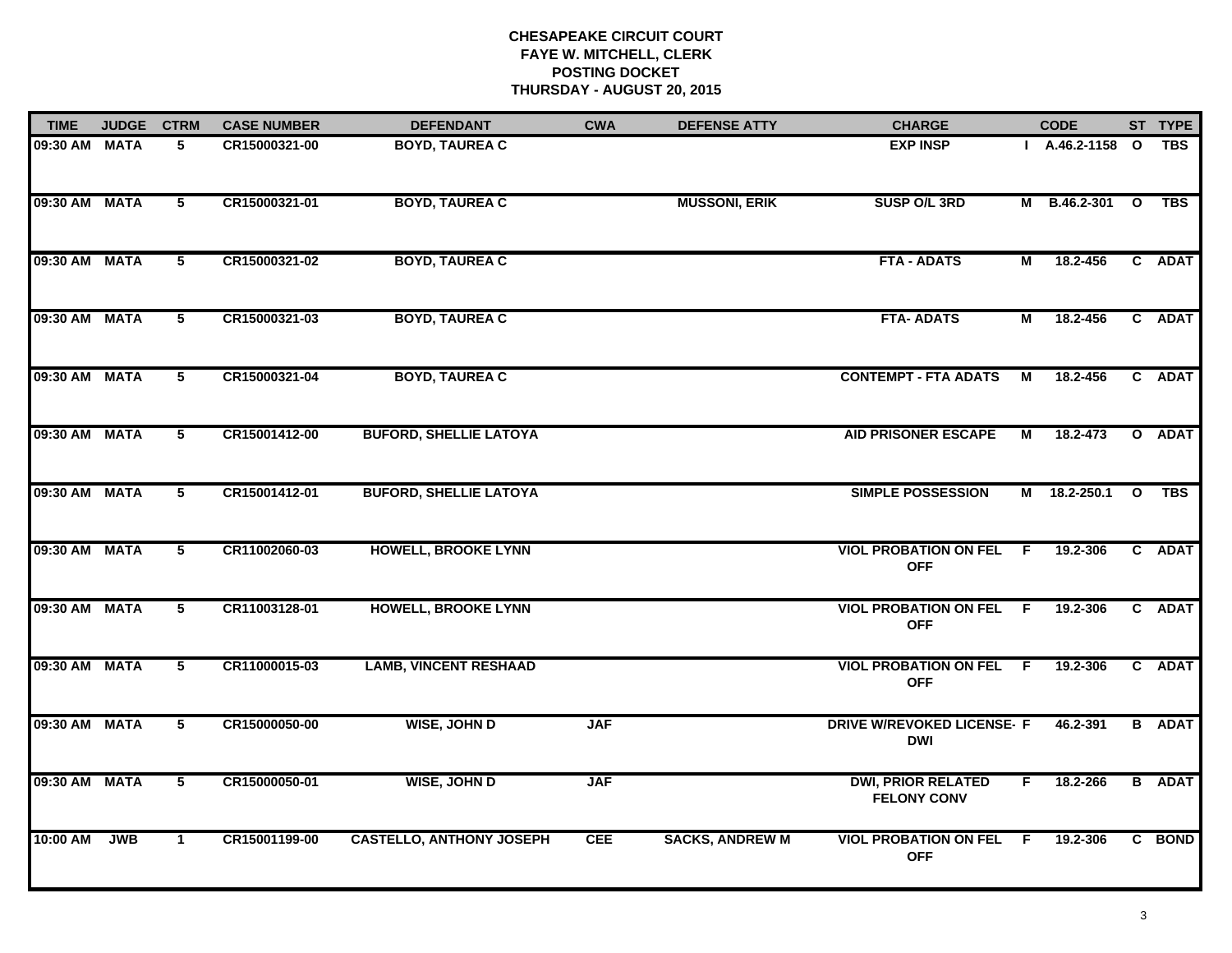| <b>TIME</b>  | <b>JUDGE</b> | <b>CTRM</b>             | <b>CASE NUMBER</b> | <b>DEFENDANT</b>              | <b>CWA</b>  | <b>DEFENSE ATTY</b>      | <b>CHARGE</b>                                   |    | <b>CODE</b>  |                | ST TYPE       |
|--------------|--------------|-------------------------|--------------------|-------------------------------|-------------|--------------------------|-------------------------------------------------|----|--------------|----------------|---------------|
| 10:00 AM     | <b>JWB</b>   | $\mathbf{1}$            | CR15000255-00      | <b>JEMMOTT, JACOB</b>         | <b>ASA</b>  | Sacks, Andrew M.         | <b>PWID MARIJUANA</b>                           |    | F 18.2-248.1 | C.             | <b>TRYL</b>   |
| 10:00 AM     | <b>JWB</b>   | $\mathbf{1}$            | CR15000255-01      | <b>JEMMOTT, JACOB</b>         | <b>ASA</b>  | Sacks, Andrew M.         | <b>PWID MARIJUANA-</b><br><b>CONSPIRE</b>       | F. | 18.2-248.1   | $\mathbf{C}$   | <b>TRYL</b>   |
| 10:00 AM     | <b>JWB</b>   | $\mathbf{1}$            | CR11002472-00      | <b>JOHNSON, BENJAMIN B</b>    | <b>AMF</b>  | Givando, Stephen P.      | <b>MURDER: 1ST DEGREE</b>                       | F. | 18.2-32      | $\overline{c}$ | LIM           |
| 10:00 AM     | <b>JWB</b>   | $\mathbf 1$             | CR11002472-00      | <b>JOHNSON, BENJAMIN B</b>    | <b>AMF</b>  | Givando, Stephen P.      | <b>MURDER: 1ST DEGREE</b>                       | F. | 18.2-32      | C              | <b>MOT</b>    |
| 10:00 AM     | <b>TSW</b>   | 4                       | CR15001158-00      | <b>DECASTRO, RAYMOND GENE</b> | <b>AHM</b>  | <b>WENTWORTH, RACHEL</b> | <b>PWID COCAINE</b>                             | F. | 18.2-248     |                | C TRYL        |
| 10:00 AM TSW |              | 4                       | CR15001158-01      | <b>DECASTRO, RAYMOND GENE</b> | <b>AHM</b>  | <b>WENTWORTH, RACHEL</b> | <b>POSSESS HEROIN</b>                           | F. | 18.2-250     |                | C TRYL        |
| 10:00 AM TSW |              | 4                       | CR15001158-02      | <b>DECASTRO, RAYMOND GENE</b> | <b>AHM</b>  | <b>WENTWORTH, RACHEL</b> | <b>POSSESS FENTANYL</b>                         | F. | 18.2-250     |                | C TRYL        |
| 10:00 AM     | <b>TSW</b>   | 4                       | CR15000342-00      | <b>GUTHRIE, PATRICIA ANN</b>  | <b>BKF</b>  | Jones, David L.          | EMBEZZLEMENT >=\$200                            | F  | 18.2-111     |                | <b>B</b> PLEA |
| 10:00 AM     | <b>TSW</b>   | 4                       | CR15000342-01      | <b>GUTHRIE, PATRICIA ANN</b>  | <b>BKF</b>  | Jones, David L.          | EMBEZZLEMENT >=\$200                            | F  | 18.2-111     |                | <b>B</b> PLEA |
| 10:00 AM     | <b>TSW</b>   | $\overline{\mathbf{4}}$ | CR15000342-02      | <b>GUTHRIE, PATRICIA ANN</b>  | <b>BKF</b>  | Jones, David L.          | EMBEZZLEMENT >=\$200                            | F. | 18.2-111     |                | <b>B</b> PLEA |
| 10:00 AM     | <b>TSW</b>   | 4                       | CR15000342-03      | <b>GUTHRIE, PATRICIA ANN</b>  | <b>BKF</b>  | Jones, David L.          | EMBEZZLEMENT >=\$200                            | F. | 18.2-111     | B              | <b>PLEA</b>   |
| 10:00 AM     | <b>TSW</b>   | 4                       | CR15001121-00      | <b>HOLLOWAY, BERNICE</b>      | <b>NONE</b> | <b>GILCHRIST, KURT A</b> | <b>CONTEMPT - FTA WITNESS</b>                   | M  | 18.2-456     |                | <b>WSC</b>    |
| 10:00 AM     | <b>TSW</b>   | 4                       | CR15000678-00      | <b>MCDUFFIE, JESSICA N</b>    | <b>CEE</b>  | <b>GLASS, DALTON</b>     | <b>FAIL TO RETURN BAILED</b><br><b>PROPERTY</b> | F. | 18.2-117     |                | <b>B</b> TRYL |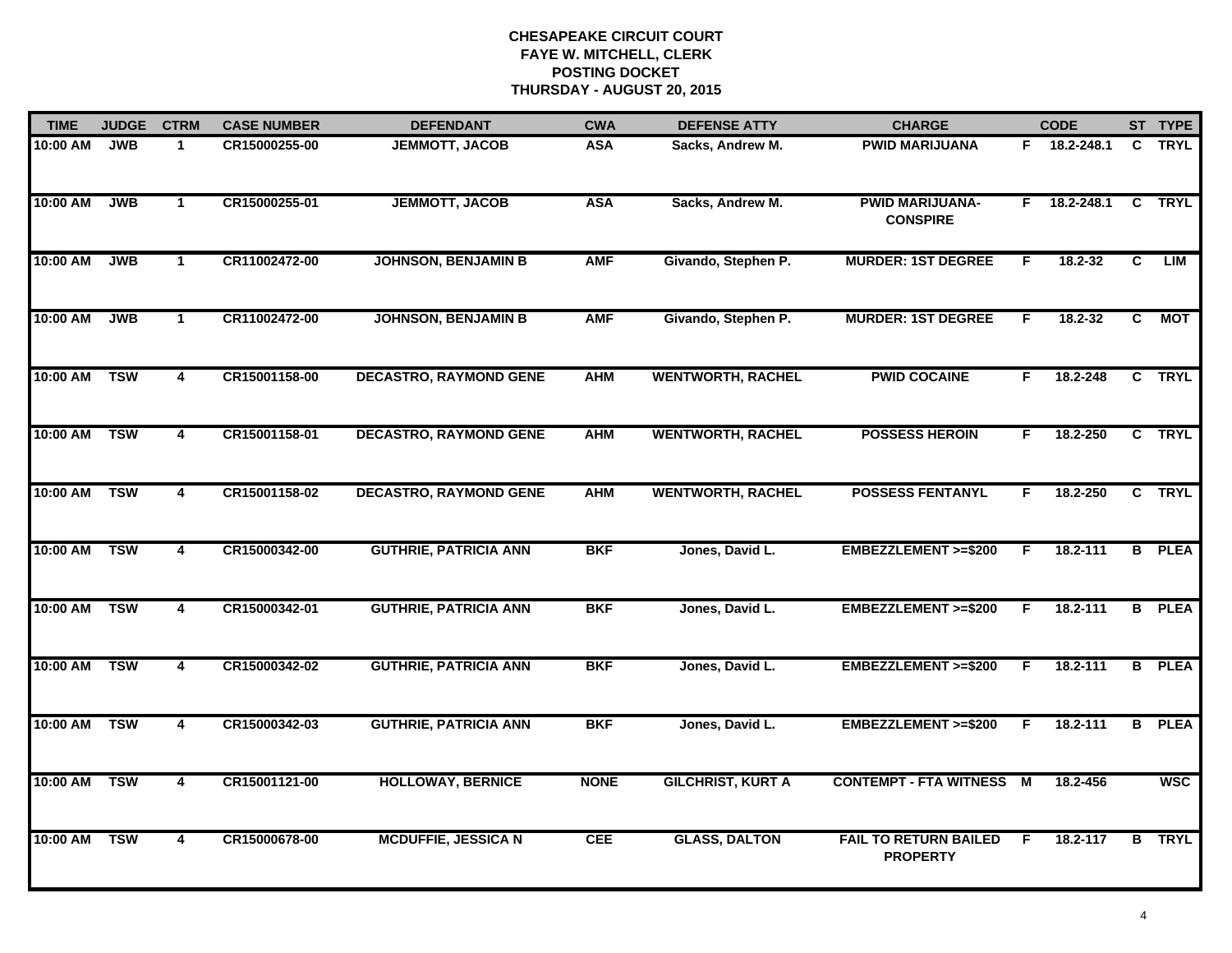| <b>TIME</b> | <b>JUDGE</b> | <b>CTRM</b>    | <b>CASE NUMBER</b> | <b>DEFENDANT</b>               | <b>CWA</b> | <b>DEFENSE ATTY</b>      | <b>CHARGE</b>                   | <b>CODE</b>      |                | ST TYPE       |
|-------------|--------------|----------------|--------------------|--------------------------------|------------|--------------------------|---------------------------------|------------------|----------------|---------------|
| 10:00 AM    | <b>TSW</b>   | 4              | CR15001434-00      | <b>PALMER, ANTONIO EDWARD</b>  | <b>DJH</b> | <b>WENTWORTH, RACHEL</b> | <b>NONVIOL FELON POSS GUN F</b> | 18.2-308.2       | C              | <b>PLEA</b>   |
| 10:00 AM    | <b>TSW</b>   | $\overline{4}$ | CR15001434-01      | <b>PALMER, ANTONIO EDWARD</b>  | <b>DJH</b> | <b>WENTWORTH, RACHEL</b> | <b>PWID MARIJUANA</b>           | 18.2-248.1<br>F. | $\mathbf{c}$   | <b>PLEA</b>   |
| 10:00 AM    | <b>TSW</b>   | 4              | CR15000940-00      | <b>TAYLOR, LASHONDA NICOLE</b> | <b>MSI</b> | <b>JONES, DAVID</b>      | <b>POSSESS METHADONE</b>        | 18.2-250<br>F    |                | C BOND        |
| 10:00 AM    | <b>TSW</b>   | 4              | CR15000940-01      | <b>TAYLOR, LASHONDA NICOLE</b> | <b>MSI</b> | <b>JONES, DAVID</b>      | <b>FTA-TRYL</b>                 | 18.2-456<br>М    |                | C BOND        |
| 10:00 AM    | <b>RDS</b>   | 6              | CR15000049-00      | <b>JOHNSON, LYNDA CAROL</b>    | <b>DAW</b> | <b>DUNN, JASON A</b>     | <b>EMBEZZLEMENT</b>             | 18.2-111<br>F.   |                | <b>B</b> TRYL |
| 10:00 AM    | <b>RDS</b>   | 6              | CR15000049-01      | <b>JOHNSON, LYNDA CAROL</b>    | <b>DAW</b> | <b>DUNN, JASON A</b>     | <b>EMBEZZLEMENT</b>             | 18.2-111<br>F.   |                | <b>B</b> TRYL |
| 10:00 AM    | <b>RDS</b>   | $\overline{6}$ | CR15000049-02      | <b>JOHNSON, LYNDA CAROL</b>    | <b>DAW</b> | <b>DUNN, JASON A</b>     | <b>EMBEZZLEMENT</b>             | 18.2-111<br>F.   | $\overline{B}$ | <b>TRYL</b>   |
| 10:00 AM    | <b>RDS</b>   | 6              | CR15000049-03      | <b>JOHNSON, LYNDA CAROL</b>    | <b>DAW</b> | <b>DUNN, JASON A</b>     | <b>EMBEZZLEMENT</b>             | F<br>18.2-111    |                | <b>B</b> TRYL |
| 10:00 AM    | <b>RDS</b>   | 6              | CR15000049-04      | <b>JOHNSON, LYNDA CAROL</b>    | <b>DAW</b> | <b>DUNN, JASON A</b>     | <b>EMBEZZLEMENT</b>             | 18.2-111<br>F    |                | <b>B</b> TRYL |
| 10:00 AM    | <b>RDS</b>   | 6              | CR15000049-05      | <b>JOHNSON, LYNDA CAROL</b>    | <b>DAW</b> | <b>DUNN, JASON A</b>     | <b>EMBEZZLEMENT</b>             | 18.2-111<br>F.   |                | <b>B</b> TRYL |
| 10:00 AM    | <b>RDS</b>   | 6              | CR15000049-06      | <b>JOHNSON, LYNDA CAROL</b>    | <b>DAW</b> | <b>DUNN, JASON A</b>     | <b>EMBEZZLEMENT</b>             | 18.2-111<br>F.   |                | <b>B</b> TRYL |
| 10:00 AM    | <b>RDS</b>   | $\overline{6}$ | CR15000049-07      | <b>JOHNSON, LYNDA CAROL</b>    | <b>DAW</b> | <b>DUNN, JASON A</b>     | <b>EMBEZZLEMENT</b>             | 18.2-111<br>F.   |                | <b>B</b> TRYL |
| 10:00 AM    | <b>RDS</b>   | 6              | CR15000049-08      | <b>JOHNSON, LYNDA CAROL</b>    | <b>DAW</b> | <b>DUNN, JASON A</b>     | <b>EMBEZZLEMENT</b>             | 18.2-111<br>F.   |                | <b>B</b> TRYL |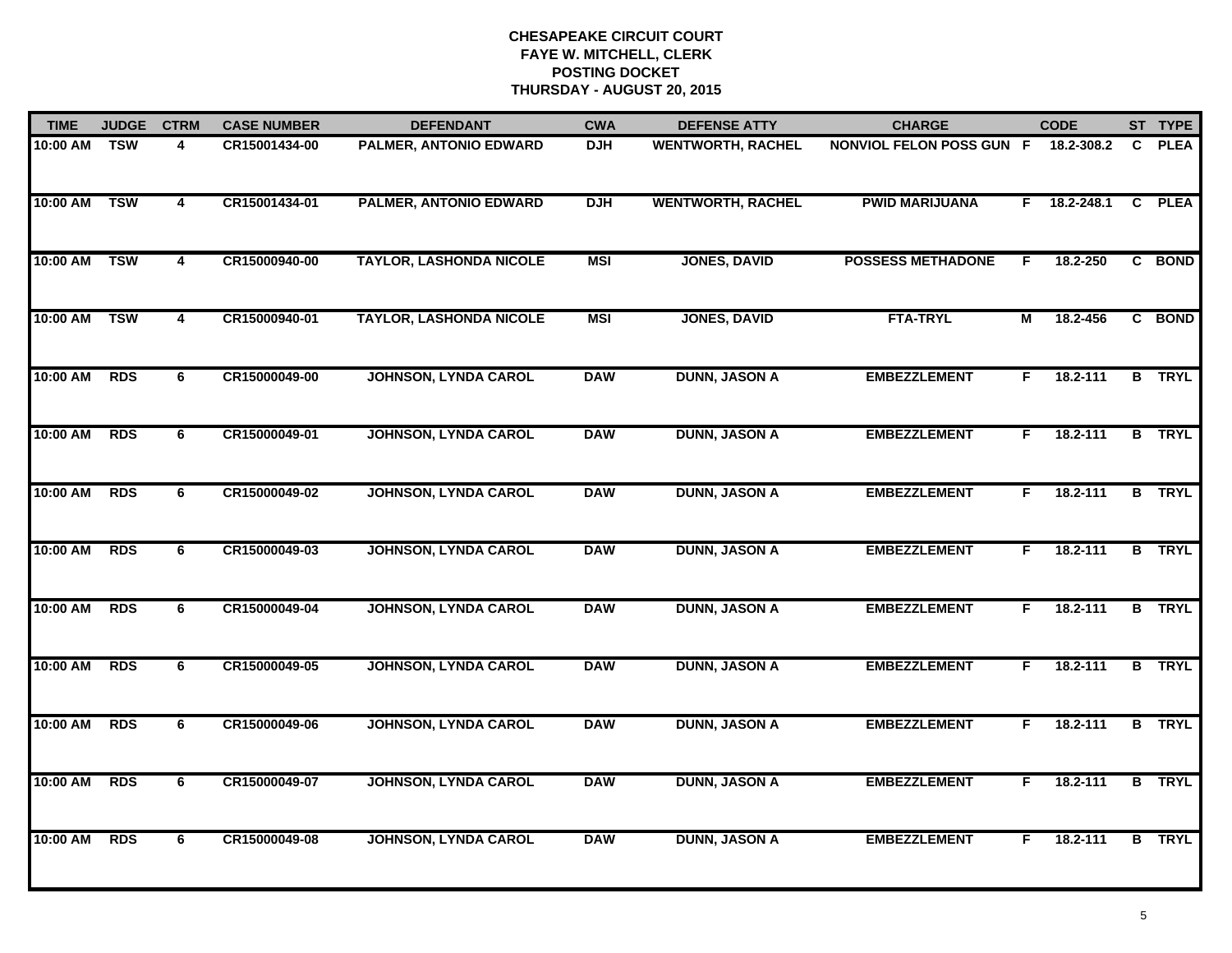| <b>TIME</b> | <b>JUDGE</b> | <b>CTRM</b> | <b>CASE NUMBER</b> | <b>DEFENDANT</b>            | <b>CWA</b> | <b>DEFENSE ATTY</b>  | <b>CHARGE</b>       | <b>CODE</b>    | ST TYPE       |
|-------------|--------------|-------------|--------------------|-----------------------------|------------|----------------------|---------------------|----------------|---------------|
| 10:00 AM    | <b>RDS</b>   | 6           | CR15000049-09      | <b>JOHNSON, LYNDA CAROL</b> | <b>DAW</b> | <b>DUNN, JASON A</b> | <b>EMBEZZLEMENT</b> | 18.2-111<br>F. | <b>B</b> TRYL |
| 10:00 AM    | <b>RDS</b>   | 6           | CR15000049-10      | <b>JOHNSON, LYNDA CAROL</b> | <b>DAW</b> | <b>DUNN, JASON A</b> | <b>EMBEZZLEMENT</b> | 18.2-111<br>F. | <b>B</b> TRYL |
| 10:00 AM    | <b>RDS</b>   | 6           | CR15000049-11      | <b>JOHNSON, LYNDA CAROL</b> | <b>DAW</b> | <b>DUNN, JASON A</b> | <b>EMBEZZLEMENT</b> | 18.2-111<br>F. | <b>B</b> TRYL |
| 10:00 AM    | <b>RDS</b>   | 6           | CR15000049-12      | <b>JOHNSON, LYNDA CAROL</b> | <b>DAW</b> | <b>DUNN, JASON A</b> | <b>EMBEZZLEMENT</b> | 18.2-111<br>F. | <b>B</b> TRYL |
| 10:00 AM    | <b>RDS</b>   | 6           | CR15000049-13      | <b>JOHNSON, LYNDA CAROL</b> | <b>DAW</b> | <b>DUNN, JASON A</b> | <b>EMBEZZLEMENT</b> | 18.2-111<br>F. | <b>B</b> TRYL |
| 10:00 AM    | <b>RDS</b>   | 6           | CR15000049-14      | <b>JOHNSON, LYNDA CAROL</b> | <b>DAW</b> | <b>DUNN, JASON A</b> | <b>EMBEZZLEMENT</b> | 18.2-111<br>F. | <b>B</b> TRYL |
| 10:00 AM    | <b>RDS</b>   | 6           | CR15000049-15      | <b>JOHNSON, LYNDA CAROL</b> | <b>DAW</b> | <b>DUNN, JASON A</b> | <b>EMBEZZLEMENT</b> | 18.2-111<br>F. | <b>B</b> TRYL |
| 10:00 AM    | <b>RDS</b>   | 6           | CR15000049-16      | <b>JOHNSON, LYNDA CAROL</b> | <b>DAW</b> | <b>DUNN, JASON A</b> | <b>EMBEZZLEMENT</b> | 18.2-111<br>F. | <b>B</b> TRYL |
| 10:00 AM    | <b>RDS</b>   | 6           | CR15000049-17      | <b>JOHNSON, LYNDA CAROL</b> | <b>DAW</b> | <b>DUNN, JASON A</b> | <b>EMBEZZLEMENT</b> | 18.2-111<br>F. | <b>B</b> TRYL |
| 10:00 AM    | <b>RDS</b>   | 6           | CR15000049-18      | <b>JOHNSON, LYNDA CAROL</b> | <b>DAW</b> | <b>DUNN, JASON A</b> | <b>EMBEZZLEMENT</b> | 18.2-111<br>F. | <b>B</b> TRYL |
| 10:00 AM    | <b>RDS</b>   | 6           | CR15000049-19      | <b>JOHNSON, LYNDA CAROL</b> | <b>DAW</b> | <b>DUNN, JASON A</b> | <b>EMBEZZLEMENT</b> | 18.2-111<br>F. | <b>B</b> TRYL |
| 10:00 AM    | <b>RDS</b>   | 6           | CR15000049-20      | <b>JOHNSON, LYNDA CAROL</b> | <b>DAW</b> | <b>DUNN, JASON A</b> | <b>EMBEZZLEMENT</b> | 18.2-111<br>F. | <b>B</b> TRYL |
| 10:00 AM    | <b>RDS</b>   | 6           | CR15000049-21      | <b>JOHNSON, LYNDA CAROL</b> | <b>DAW</b> | <b>DUNN, JASON A</b> | <b>EMBEZZLEMENT</b> | 18.2-111<br>F. | <b>B</b> TRYL |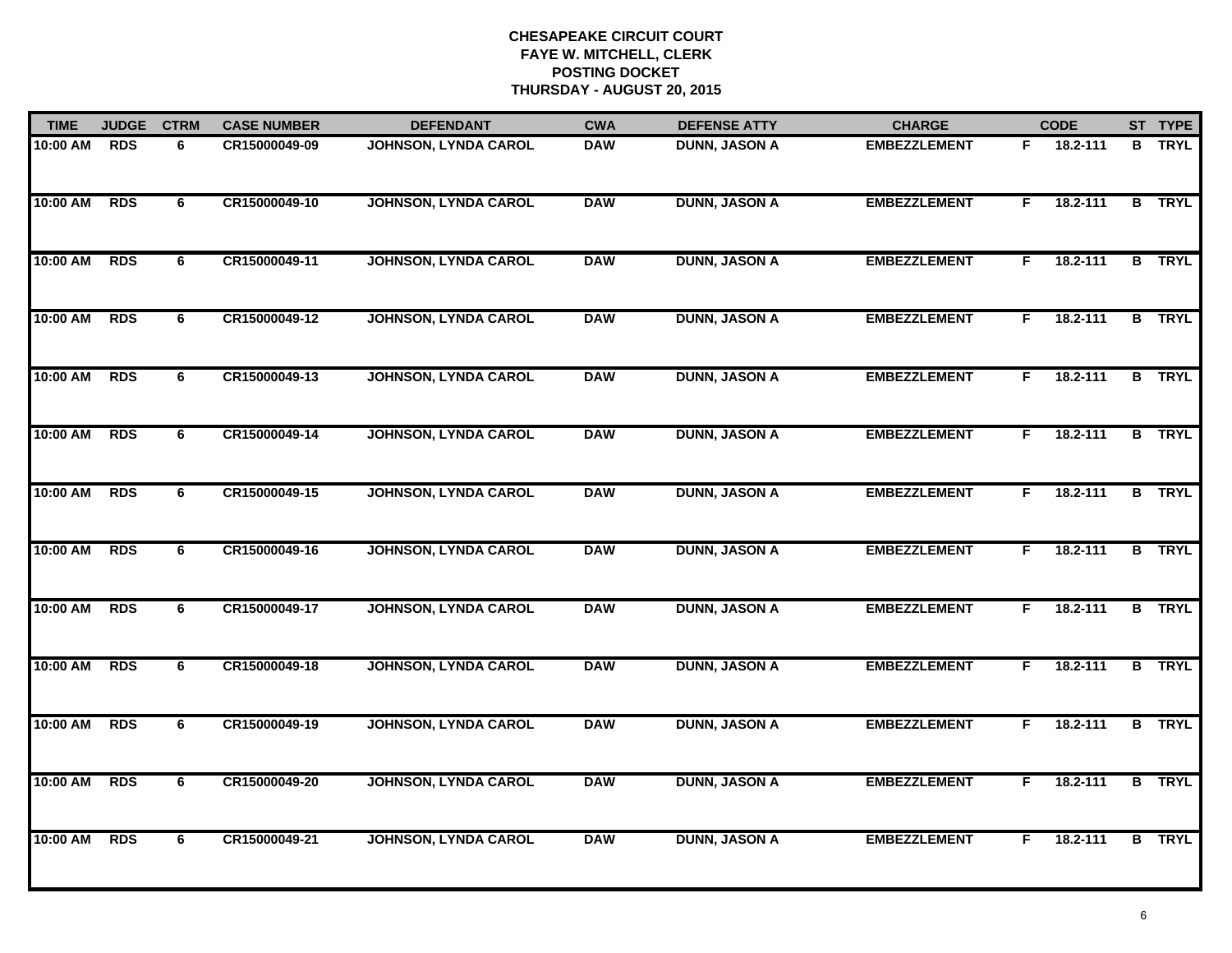| <b>JUDGE</b> | <b>CTRM</b> | <b>CASE NUMBER</b> | <b>DEFENDANT</b>             | <b>CWA</b> | <b>DEFENSE ATTY</b>      | <b>CHARGE</b>                                   |                | <b>CODE</b> |   | ST TYPE                                                           |
|--------------|-------------|--------------------|------------------------------|------------|--------------------------|-------------------------------------------------|----------------|-------------|---|-------------------------------------------------------------------|
| <b>RDS</b>   | 6           | CR15000049-22      | JOHNSON, LYNDA CAROL         | <b>DAW</b> | <b>DUNN, JASON A</b>     | <b>EMBEZZLEMENT</b>                             | F.             | 18.2-111    |   | <b>TRYL</b>                                                       |
| <b>RDS</b>   | 6           | CR15000049-23      | <b>JOHNSON, LYNDA CAROL</b>  | <b>DAW</b> | <b>DUNN, JASON A</b>     | <b>EMBEZZLEMENT</b>                             | F.             | 18.2-111    |   | <b>TRYL</b>                                                       |
| <b>RDS</b>   | 6           | CR15000049-24      | <b>JOHNSON, LYNDA CAROL</b>  | <b>DAW</b> | <b>DUNN, JASON A</b>     | <b>EMBEZZLEMENT</b>                             | F.             | 18.2-111    |   | <b>B</b> TRYL                                                     |
| <b>RDS</b>   | 6           | CR15000844-00      | <b>LATHAN, PHILLIP; JR</b>   | <b>WHC</b> | Jones, David L           | <b>FORGE CHECK</b>                              | F.             | 18.2-172    |   | <b>PLEA</b>                                                       |
| <b>RDS</b>   | 6           | CR15000844-01      | <b>LATHAN, PHILLIP; JR</b>   | <b>WHC</b> | Jones, David L           | <b>UTTER FORGED CHECK</b>                       | F.             | 18.2-172    |   | <b>PLEA</b>                                                       |
| <b>RDS</b>   | 6           | CR15000844-02      | <b>LATHAN, PHILLIP; JR</b>   | <b>WHC</b> | Jones, David L           | <b>OBTAIN MONEY/FALSE</b><br><b>PRET-ATTMPT</b> | F.             | 18.2-178    |   | <b>PLEA</b>                                                       |
| <b>RDS</b>   | 6           | CR15000036-00      | <b>SWAIN, ROBERT PARNELL</b> | <b>WHC</b> | <b>HOLDER, WM JOSHUA</b> | <b>EMBEZZLEMENT</b>                             | $\overline{F}$ | 18.2-111    |   | <b>B</b> PLEA                                                     |
| <b>RDS</b>   | 6           | CR15000459-00      | <b>WATKINS, CLARENCE</b>     | <b>WHC</b> | <b>GLASS, DALTON</b>     | <b>CREDIT CARD THEFT</b>                        | F.             | 18.2-192    |   | <b>PLEA</b>                                                       |
| <b>RDS</b>   | 6           | CR15000459-01      | <b>WATKINS, CLARENCE</b>     | <b>WHC</b> | <b>GLASS, DALTON</b>     | <b>FTA-TRIAL</b>                                | M              | 18.2-456    | C | <b>CAP</b>                                                        |
|              |             |                    |                              |            |                          |                                                 |                |             |   | B<br>$\overline{B}$<br>B<br>B<br>$\overline{B}$<br>$\overline{c}$ |